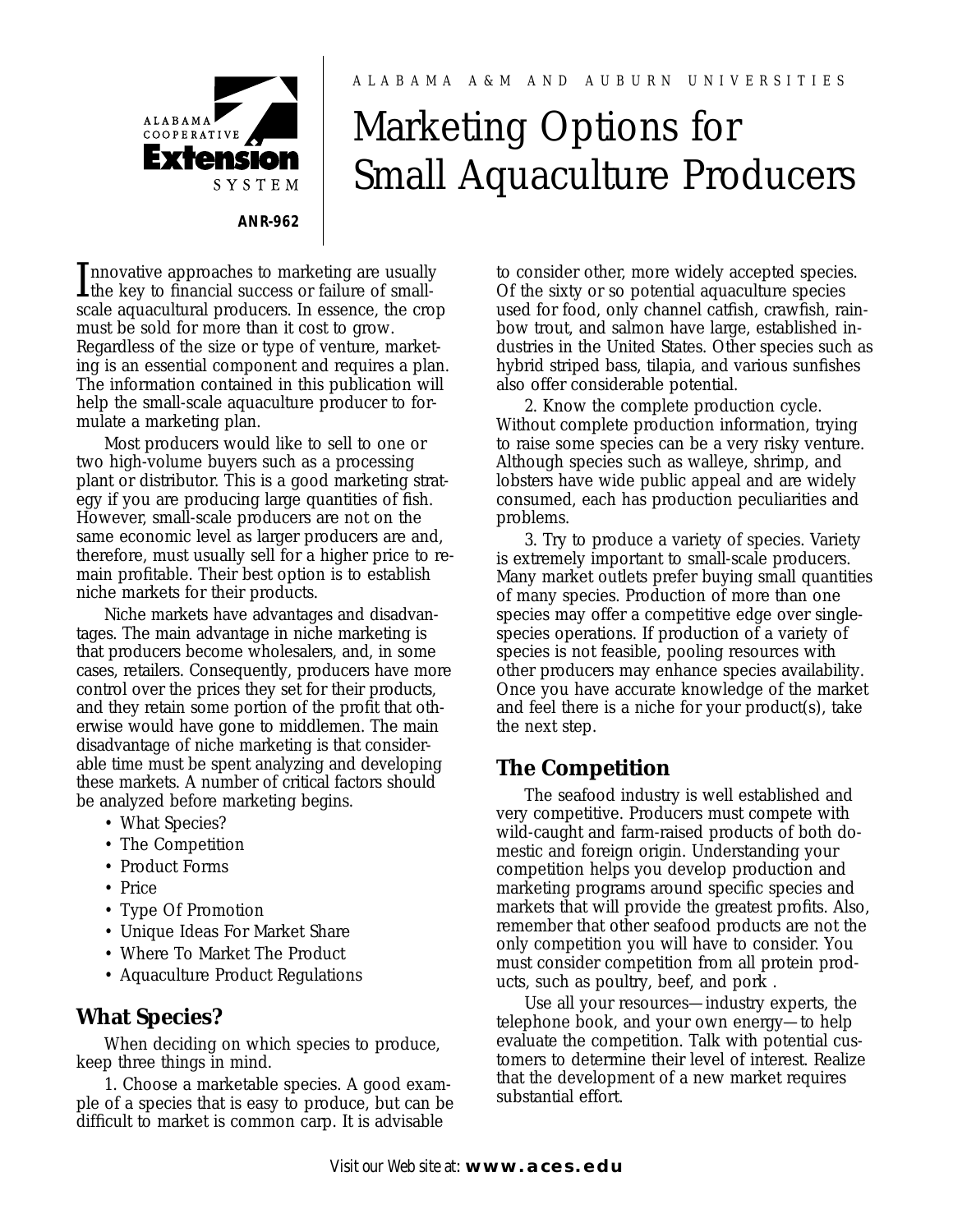## **Product Forms**

A unique product form can make your product stand out. The size of the product can also be important to the selected market. One of the best ways to select a product form is to find out what the customers want and give it to them. For instance, channel catfish are usually sold after reaching a live weight of 1 to 2 pounds. At this size, a 1.5 pound fish will yield two 4.5-ounce fillets. Following is a list of the more common fish product forms with descriptions and specific information related to each one (Figure 1).

**Live** fish are sold to live-haulers who stock fee-fishing lakes or farm ponds or sell to consumers who dress them at home for consumption.

**Fish in the round** are put on ice and sold just as they come out of the water.

**Drawn** fish have their entrails removed and are usually sold on ice.

**Dressed** fish are sold completely cleaned with the entrails removed. Heads may be left intact, as trout are often sold, but generally the head is removed. Fins and tails may be removed or left intact. Species such as channel catfish have the skin removed. On trout and other scaled fish, the skin is usually left intact.

**Steaks** are cross sections of dressed fish around 1-inch thick. Larger catfish (more than 3 pounds) are sometimes sold as steaks.

**Nuggets** come from the belly flap after it is cut free from the fillet. Channel catfish nuggets are common in supermarkets. Their popularity may be a result of their lower price. In general these nuggets have a stronger flavor than fillets.

**Fillets** are boneless pieces of fish. **Flank fillets** are the two sides of the fish cut away from the backbone. Rib bones and skin are usually removed. **Butterfly fillets** are the two skin-on flank fillets held together by the belly flap or across the back (with the backbone removed). Trout are sometimes sold as butterfly fillets.

**Strips** are smaller pieces of fish cut from fillets. Strips are usually breaded, marinated, or used for other value-added treatments.

**Deboned** fish have the rib and back bones removed, with the rest of the body intact.

**Smoked** fish is a value-added product (Figure 2). Two smoking methods (hot and cold smoking) are employed. Hot smoking never produces enough drying to ensure safe keeping without refrigeration. Hot smoking involves temperatures of 250° to 300°F for a period of 4 to 5 hours. Cold smoking, on the other hand, preserves fish by drying. Cold smoking requires as little as 24 hours or





Figure 2. Rack of smoked fish.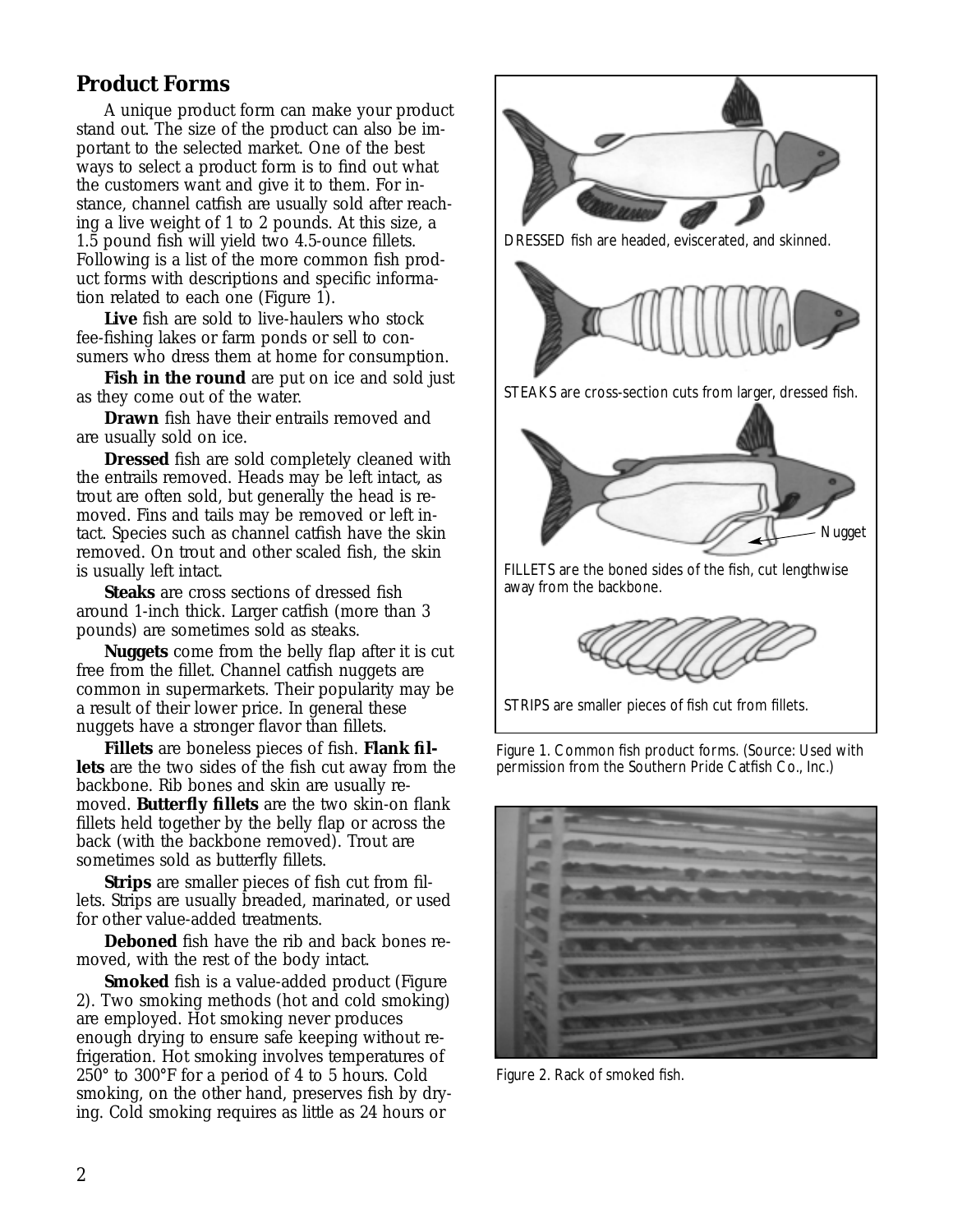as long as three weeks at temperatures never exceeding 80°F. If you decide to get involved in smoking, there are a number of potential regulations that must be addressed. Proposed FDA regulations are described in subpart A of 21 CFR part 123 of the *Federal Register*.

**Breading** fish also adds value (and weight) to a fish product. The fish are generally dipped in liquid batter (usually milk or egg mixtures) and rolled in seasoned bread crumbs or corn meal.

The most common processed product forms are dressed, fillets, nuggets, and steaks. The preferred product size will depend on individual customer preferences. Fillets, for example, are generally cut into prescribed proportions that yield a single serving (4 to 8 ounces) from one or two fillets. As a rule, the whole fish needs to be at least 1.25 to 2.5 pounds to obtain the appropriate size fillets. The dress-out percentage or yield on fish such as channel catfish, hybrid striped bass, tilapia, or trout range from 33 percent on some fillets to more than 60 percent for whole dressed fish.

Regardless of the product form you choose to offer, it is very important to establish and maintain a reputation for quality and reliability. Be sure to gain an accurate understanding of each customer's needs before delivering the first fish.

#### **Price**

Putting a price on your product is not as simple as you might think. Often pricing a product is an agonizing, lengthy decision that will likely require periodic adjustments to reflect new market environments. The lowest price to charge would be equal to your cost per pound, including both fixed and variable costs. The highest price would be what one or two customers could be talked into paying. In reality, the appropriate price to charge is probably somewhere in the middle of the range. Following are a number of factors to consider when establishing a product's price:

• How will the product be positioned in the food fish market? Is it more like caviar or carp?

• Who are the customers? What are they accustomed to paying? Are they individual consumers, up-scale restaurants, or food wholesalers.

• What species and prices are competitors offering?

• What quality perceptions and uniqueness, if any, are associated with the chosen species or culture method.

Many systems have been developed to aid in pricing products. Following are descriptions of the systems most relevant to small-scale marketing.

**Cost-plus** pricing simply adds a constant percentage of profit above the cost of producing a product. The problem with cost-plus pricing is that it is difficult to accurately assess fixed and variable costs. This pricing system works fine in the absence of severe competition.

**Competitive** pricing is probably the easiest, and, in retail marketing, the most common form of pricing. In this system, producers gather market information on prices and quantities of competing products and then price their products accordingly.

**Skimming** involves introducing a product at a relatively high price for more affluent, quality-conscious customers. Then, as the market becomes saturated, the price is gradually lowered.

**Discount** pricing offers customers a reduction from advertised prices for specific reasons. For example, a fish farm advertises in the local newspaper that prices will be 25 percent less if they bring the advertisement from the paper. Or, a producer who advertises on local radio offers customers a discounted price when they mention the advertisement. Discount pricing also often applies to purchases of larger quantities.

**Loss-leader** pricing is offering a limited selection of the products at a reduced price for a limited time. The goal is to attract more customers to the producer's place of business so that they might also buy non-discounted products as well. This pricing method is seen in farmers markets and supermarkets to introduce a new product or to create consumer interest.

**Psychological** pricing involves establishing prices that look better or convey a certain message to the buyer. For example, instead of charging \$3.00 per pound, the producer charges \$2.99 per pound. This will make the product appear to be more of a bargain. Or, instead of charging a price close to production costs the producer charges a higher price that buyers associate with higher quality or a more desirable fish species.

**Perceived-value** pricing is positioning and promoting a product on non-price factors such as quality, healthfulness (clean water, no contaminants), or prestige. Then the producer must decide on a price that reflects this perceived value. An example of this strategy would be promoting farmraised versus wild-caught fish or any species you could portray as having non-price attributes.

#### **Type Of Promotion**

Once a product and price have been chosen, a promotional strategy needs to be developed. Promotion is a way to attract customers.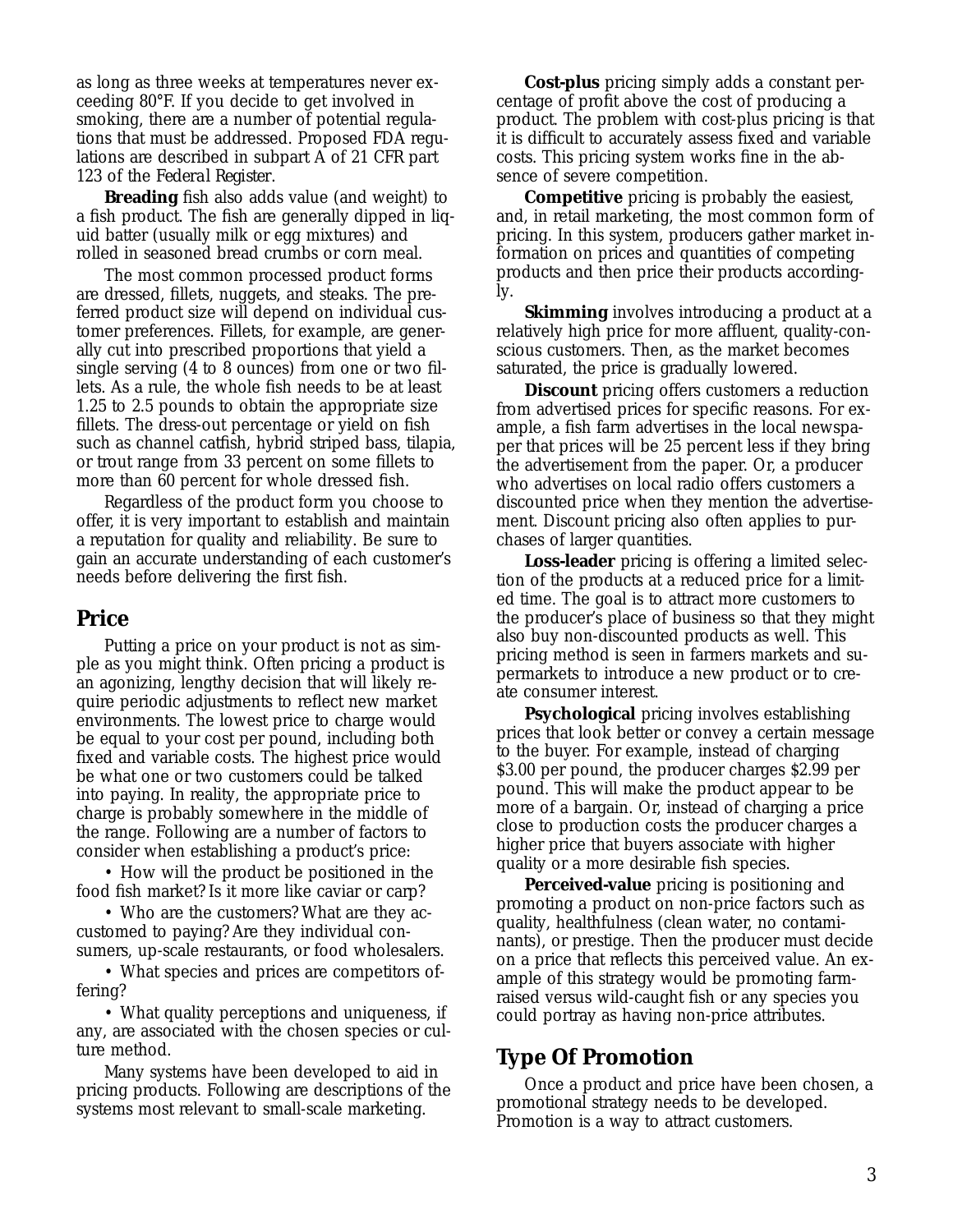

Figure 3. Example of generic promotion, reprinted courtesy of The Catfish Institute.

Theoretically, a high-quality product in demand will sell itself. However, if no one is aware that the product is for sale (when and where), no sales will be made. Time allocated to promoting a product is well spent. The two general methods of promoting aquacultural products are generic and personal promotions.

Generic promotion is commonly performed by large commodity groups such as The Catfish Institute, or the Beef Producers Council (Figure 3). This type of advertising promotes a certain type of product but does not endorse any particular brand or company.

Personal promotion is used to distinguish your product from other products. A number of methods of personal promotion are available to smallscale aquacultural marketers. Word-of-mouth advertising is one of the best types of personal promotion. One customer who is satisfied will tell friends about your product. The multiplying effect of word-of-mouth promotion can be tremendous, but often slow and further promotion will be required. It is also important to remember that a *dissatisfied* customer will also tell friends.

Other common channels for advertising include radio, newspaper, TV, magazines, handbills, flyers, and posters. The promotional message must be clear, to the point, and focused (Figure 4).

> FARM-RAISED HYBRID STRIPED BASS: Raised free of contaminants, highly nutritious, priced to sell. Saturday, 8 a.m.-12 noon, State Road 38 and 900 East, Tipp City.

Figure 4. An ad under "Farm Produce" in the classifieds of a newspaper.

Point-of-purchase materials such as recipes, samples, or instructions on processing will help maximize sales. Before creating your own pointof-purchase materials, decide if available materials can be adapted for your use. For example, a variety of recipes and general information are available about farm-raised catfish. Information of this kind can generally be obtained from state, regional, or national trade associations related to your product.

The form of promotion you choose will depend on the scale of your operation, available resources, availability of the product, and geographic location of the operation. In addition to public advertising, it is important to consider on-site product promotion, both visual and verbal. Remember to include the non-price attributes of the product that will help develop repeat customers.

## **Unique Ideas For Market Share**

A small producer or marketer often finds it necessary to provide some unique product or service to carve out a piece of the market. Custom processing or special delivery schedules may help provide this uniqueness. Be careful not to commit to any schedules or make promises that can't be fulfilled. Where the product is marketed can also provide some interesting possibilities.

## **Where To Market The Product**

This factor can involve considerable creativity. There are many different marketing and product outlets for the small-scale aquaculturist. Your choices will be affected by costs such as processing, delivery, advertising, overhead, materials, equipment, and personal time. Species selection, product form, target market, and company location will also have a profound effect on this issue. Selling the fish (or other aquaculture product) to a large processor is often not desirable or possible for the small producer. This does not mean, however, that there are not available markets.

#### *Direct retail sales*

Direct retail sales where the producer sells directly to the customer is generally where the greatest per-unit profit is realized. Direct retail sales to consumers is a good place to start if supplies are small or availability of the product is uncertain. A list and description of several direct retail sales options follow.

**Local customer base.** This is the simplest of all direct marketing options. Individual sales are made to customers on a repeat basis. Clients pick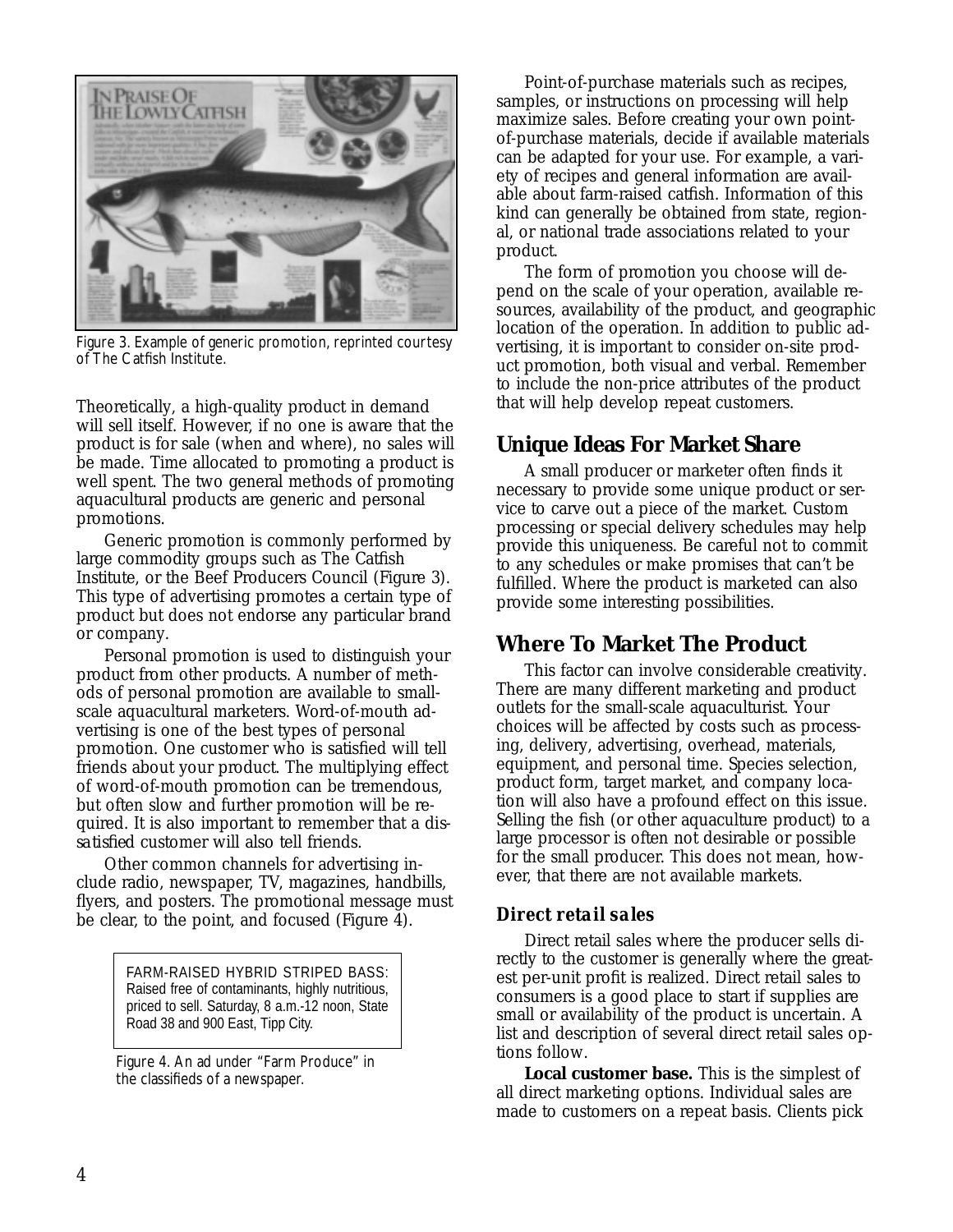up from the farm or you deliver. A customer base takes time to develop, but using advertising materials such as the local newspaper or a direct mailer containing news on availability, new products, nutrition information, and recipes can speed the process.

**Roadside market.** This option has many variations. The product can be live, fresh iced, or, in some cases, dressed and iced. A small market may be operated at the farm site, or a live tank can be set up at a more populated, heavier traffic location (Figure 4). The fish may be kept in a live tank on the truck or in a tank set up at the remote location with permission of the property owners. Off-farm locations may include busy intersections, convenience stores, gas stations, farmers markets, flea markets, and liquor stores. The mobile marketing technique brings the product to the people and increases the potential market area. Check with local officials to determine if permits or other local restrictions apply.

**Fish fry fund-raiser.** Many groups use a fish fry to raise money. They include churches, schools, hospitals, civic groups (scouts, YMCA, Lions Club, etc.), political groups, and other nonprofit organizations. Marketing to these groups may require large quantities of fish of similar size. You may provide just the fish products or cater the entire event for a percentage of the ticket sales. Other opportunities for aquaculture catering include events such as birthday parties, weddings, and other private parties.

**Office building markets.** Tall buildings hold lots of people who go home from work hungry but often don't want to stop at the store or fish market. Contacts are made in offices through bulletin boards, flyers, word-of-mouth, and direct sales. A sales force can even be recruited from

clerical workers who can make sales during the course of the work day. Sales are made during the early part of the week with delivery on Thursdays or Fridays. Ice, coolers, and individual packing are required for this type of marketing.

**Fairs and festivals.** This is a proven marketing option. County and state fairs are excellent target markets. A list of these events can generally be obtained from the local or state chamber of commerce. These events draw hungry crowds. Much of the food is overpriced and not very good. Good, healthy aquaculture samples or plates provide an opportunity to promote and educate the public on the benefits of aquaculture. On the downside, often a commission or fee is paid to the fair organization.

**Value-added market.** Each of these marketing techniques could be considered value-added if the fish are processed to customer specifications. Other value-added products include smoked, breaded, or marinated fish. Customers in this market will pay premium prices for quality products and services (Figure 5).

**Pond-draining sale.** This is a popular marketing technique used by producers with small ponds. By planning ahead and advertising in local papers and radio, a farmer may be able to sell an entire crop in one day. Prepare holding facilities for sale of any left-over fish.

**Fee fishing.** Patrons pay to fish in a fee-fishing pond, which is separate from the production facility. Fee-fishing ponds can be a retail outlet if a non-producer is the operator. Running a "pay lake" requires a willingness to deal with the public and significant management skill. For more information on fee-fishing ponds see SRAC Publication No. 480, available from an Extension Aquaculture Specialist.





Figure 4. A roadside market. The state of a value-added fillets, an example of a value-added product.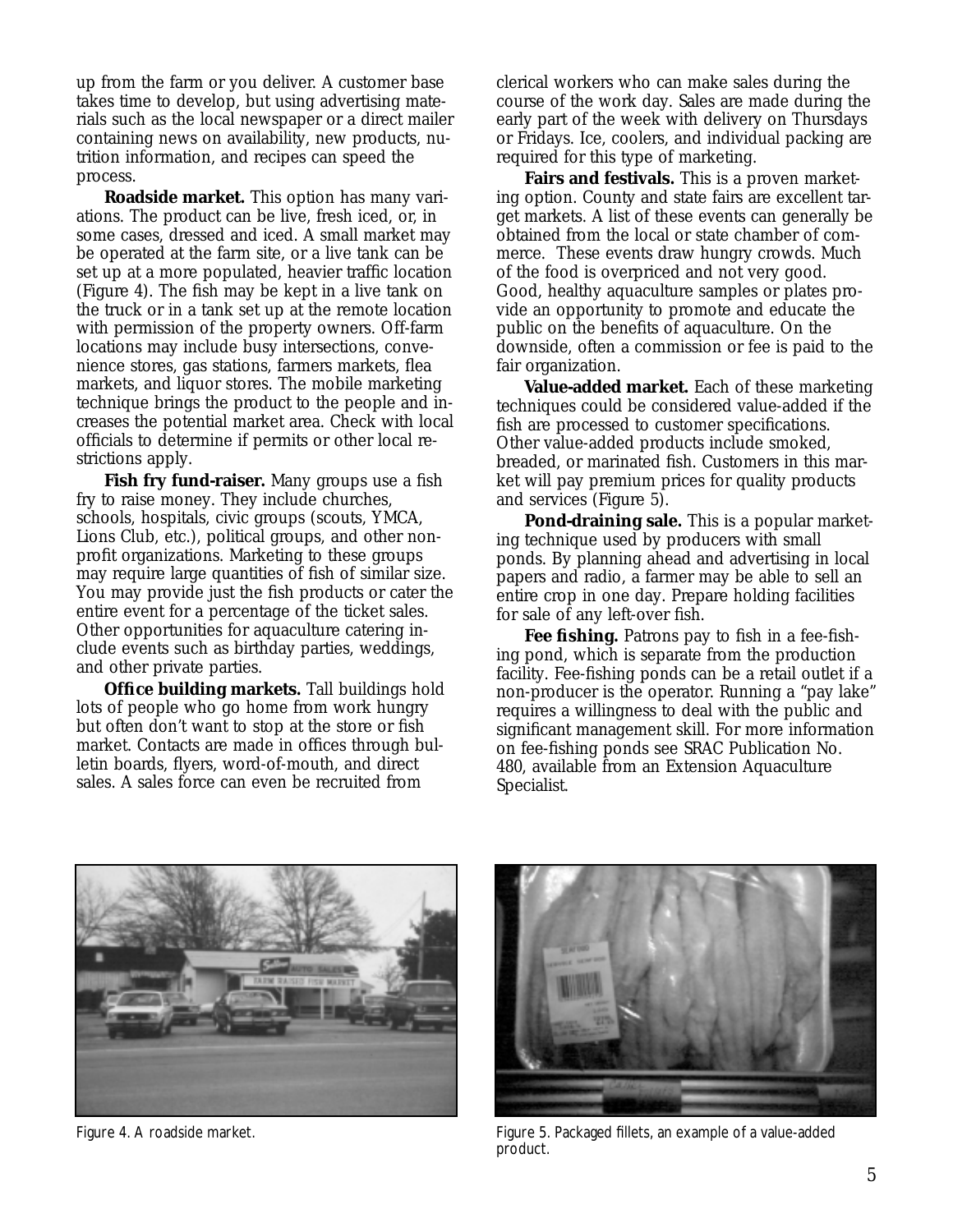#### *Direct wholesale sales*

Wholesaling to other businesses that sell directly to the consumer is another option. The direct-wholesale option usually reduces the per-unit profit but can increase the units sold.

Set up appointments with managers of every restaurant, grocery store, and food wholesaler within a 50-mile radius of the production site. Find out beforehand, if possible, individual preferences for species, product form, size, volume, availability, and prices. Have a strong sales pitch prepared and a fresh sample of your product. Pricing in the wholesale market is usually based on individual negotiation, so have a negotiation strategy.

Some managers will be immediately interested while others will not. For those who are interested, customize the product to fit individual needs. Keep your customers satisfied by supplying the size, form, quantity, and quality of product that the customer expects. A list and description of several direct wholesale options follow.

**Live hauling.** Live haulers generally purchase fish on the pond bank and transport them to other outlets, including processing plants, pay lakes, recreational lakes, or retail outlets. Small-scale producers often have difficulty working with live haulers because the producers lack the necessary harvesting and loading equipment or lack large quantities of fish. There are, however, companies that charge a fee for custom harvesting. These companies are generally in large production areas, and it may be difficult to get them to your small production facility. Live haulers prefer not to handle small quantities of fish (less than 1,000 to 2,000 pounds), and in some areas not less than 5,000 to 10,000 pounds. One advantage of selling to a live hauler is that there is no additional personal investment of time or equipment to process, transport, or sell your fish. A word of caution: you should probably deal with live haulers on a cash basis, especially if you have not worked with them before.

**Sales to local restaurants.** Restaurants can be an excellent market for fish farmers.Grow fish to match the desired plate portion as well as the weekly volume. The typical restaurant will take 10 to 80 pounds of fish per week. Restaurants like unique and new items for their "catch of the day" menu. Learning to produce a popular seasonal seafood and marketing it out of season can bring big dividends. Work with a chef to develop a new dish using your product. It is good advertising for both you and the restaurant.

When deciding which businesses to contact, remember that many businesses serving food are not necessarily identified as "restaurants." Do not overlook the country club, the VFW, caterers, or the corner pub.

Once a restaurant becomes a customer, make a point of helping to educate the staff about your product. Educating the head of the serving staff and providing a short brochure or other printed information may be a key to continued success.

**Supermarkets.** Many seafood markets and supermarkets buy locally produced fish. Retail chain supermarkets offer a good market for larger quantities of fish. Unless a supermarket is locally owned and operated, it might be necessary to supply part or all of the chain stores. This may be more volume than the small producer can handle. A number of the large superstore markets now have live fish tanks that need a consistent supply of quality live fish (20 to 50 pounds per week). Smaller supermarkets and seafood stores are generally easier to work with, and they like to sell local products. Educating the staff about your product in these settings is also extremely important. It is a good idea to offer point of sale information for use at the seafood counter.

**Specialty stores.** These stores include ethnic grocery stores, gourmet shops, and health food stores. Fish is an important part of people's diets in some cultures. Health food stores may be willing to try your product because the perceived quality of farm-raised products is usually higher than that of wild-caught. Ethnic markets are usually more willing to purchase whole fish.

Each of these markets has special demands for equipment, capital, time, and effort. Table 1 provides some information as to the types and estimated costs of some of the equipment and supplies that might be necessary for each of these marketing options.

## **Aquaculture Product Regulations**

**Regulations** are one matter that must not be overlooked. Fish marketing activities may be regulated at the local, state, and even federal levels. Depending on your operation, health inspection, business, and sales tax permits may be required. Following are health permit sources for several kinds of operations.

• Retail outlets and restaurants: County Health Department

• Processing facilities: Alabama Department of Public Health (through County Health Department)

• Interstate commerce: U.S. Food and Drug Administration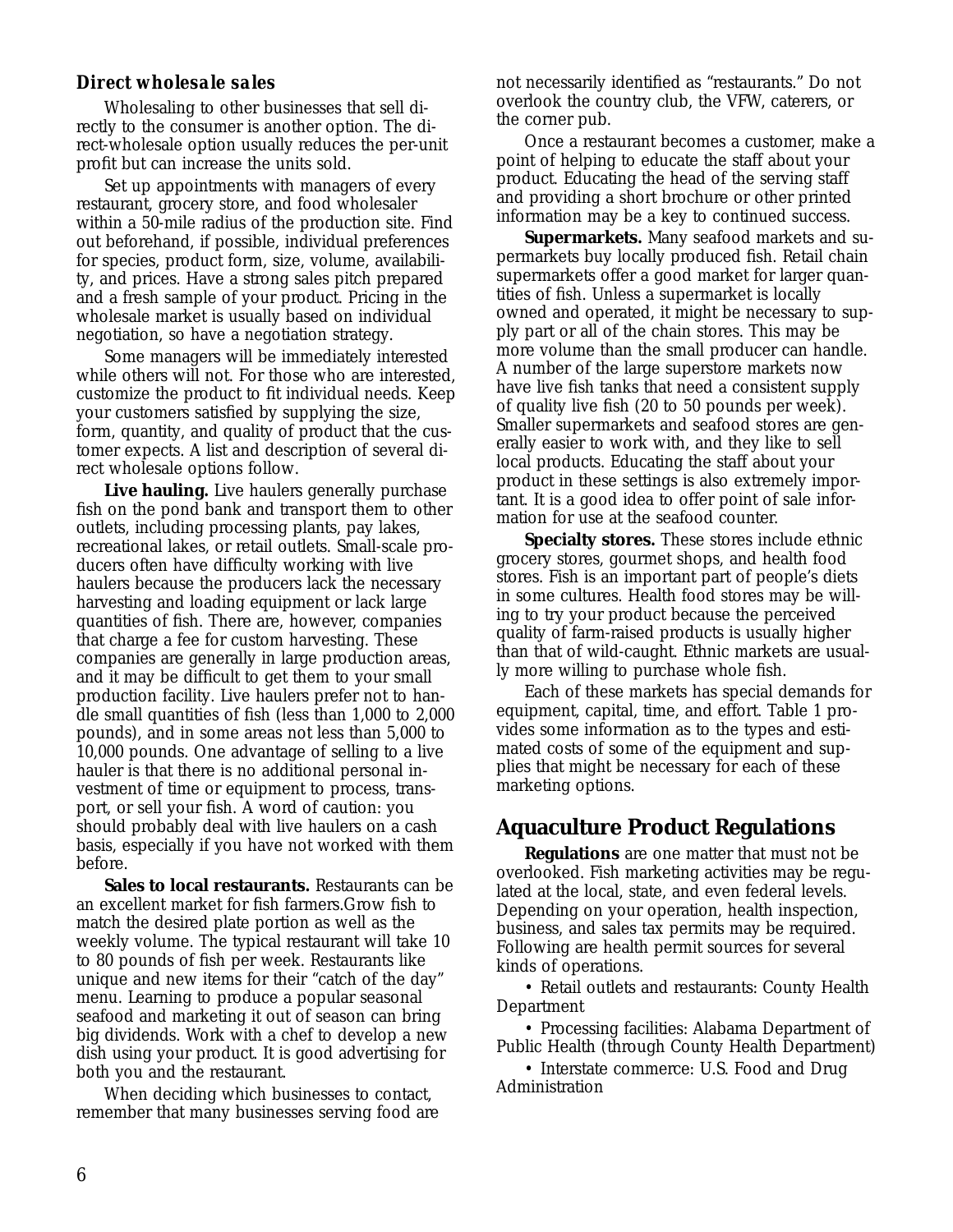| Table 1. Marketing Equipment And Investments. |                |                  |                               |                           |                           |                  |                          |                  |                |       |                  |
|-----------------------------------------------|----------------|------------------|-------------------------------|---------------------------|---------------------------|------------------|--------------------------|------------------|----------------|-------|------------------|
| Equipment                                     | Approx. Cost   | <b>LCB</b>       | RdMkt                         | <b>FFF</b>                | OfBldg                    | Fairs            | Val Ad                   | Pond             | Fee Fsh Live H |       | Whsle            |
| <b>TRANSPORT</b>                              |                |                  |                               |                           |                           |                  |                          |                  |                |       |                  |
| Live Haul Truck                               | \$5,000-20,000 | $\boldsymbol{X}$ | X                             | X                         | X                         | $\mathbf X$      | $\boldsymbol{X}$         |                  | X              |       | X                |
| <b>Hauling Tank</b>                           | \$3,000        | $\mathbf X$      | X                             | X                         | $\overline{X}$            | $\mathbf X$      | $\overline{X}$           |                  | $\overline{X}$ |       | $\overline{X}$   |
| <b>Tank Aerators</b>                          | \$250          | $\boldsymbol{X}$ | X                             | $\boldsymbol{X}$          | $\boldsymbol{X}$          | $\mathbf X$      | X                        | $\mathbf X$      | $\mathbf X$    |       | $\mathbf X$      |
| Dip Nets                                      | \$75           | $\boldsymbol{X}$ | X                             | $\mathbf X$               | $\mathbf X$               | $\boldsymbol{X}$ | $\mathbf X$              | $\boldsymbol{X}$ | $\mathbf X$    | X     | $\overline{X}$   |
| <b>Baskets</b>                                | \$35           | $\boldsymbol{X}$ | X                             | X                         | $\boldsymbol{X}$          | $\boldsymbol{X}$ | $\mathbf X$              | $\boldsymbol{X}$ | $\mathbf X$    | X     | $\mathbf X$      |
| Gloves                                        | \$25           | $\boldsymbol{X}$ | X                             | $\boldsymbol{X}$          | $\mathbf X$               | X                | X                        | $\mathbf X$      | $\mathbf X$    |       | $\mathbf X$      |
| Oxygen                                        | \$100          | $\mathbf X$      | X                             | X                         | $\mathbf X$               | $\mathbf X$      | $\overline{X}$           | $\mathbf{X}$     | $\mathbf{X}$   |       | $\overline{X}$   |
| Ox System                                     | \$300          | X                | $\overline{X}$                | X                         | X                         | $\boldsymbol{X}$ | $\overline{X}$           | X                | $\mathbf X$    |       | $\mathbf X$      |
| Fish Slide                                    | \$50           |                  |                               |                           |                           |                  |                          |                  | $\mathbf X$    |       | $\mathbf X$      |
| $H20$ Pump                                    | \$250          | $\boldsymbol{X}$ | $\mathbf{X}$                  | X                         | $\overline{X}$            | X                | $\boldsymbol{X}$         | $\mathbf X$      | $\mathbf{X}$   |       | $\mathbf X$      |
| <b>HOLDING</b>                                |                |                  |                               |                           |                           |                  |                          |                  |                |       |                  |
| <b>Building</b>                               | \$5,000-10,000 | X                | $\mathbf X$                   | $\mathbf X$               | $\mathbf X$               | X                | $\mathbf X$              |                  | $\mathbf X$    |       | X                |
| <b>Tanks</b>                                  | \$700          |                  |                               |                           |                           |                  | $\overline{X}$           | $\mathbf X$      |                |       | $\mathbf X$      |
| Water/Elec.                                   | \$100          | $\boldsymbol{X}$ | $\mathbf X$                   | X                         | $\mathbf X$               | $\mathbf X$      | $\boldsymbol{X}$         | $\mathbf X$      | $\mathbf X$    | X     | $\boldsymbol{X}$ |
| <b>PROCESSING</b>                             |                |                  |                               |                           |                           |                  |                          |                  |                |       |                  |
| Facility                                      | With holding   | $\mathbf X$      | X                             | $\boldsymbol{X}$          | X                         | X                | X                        |                  |                |       | X                |
| Skinners, Knives                              |                |                  |                               |                           |                           |                  |                          |                  |                |       |                  |
| <b>Brushes</b>                                | \$75           | $\mathbf X$      | $\mathbf X$                   | X                         | $\boldsymbol{\mathrm{X}}$ | X                | X                        |                  |                |       | $\mathbf X$      |
| <b>Shock Box</b>                              | \$25           | $\mathbf X$      | X                             | X                         | X                         | $\overline{X}$   | $\overline{X}$           |                  |                |       | $\overline{X}$   |
| Chain/Hooks                                   | \$10           | $\boldsymbol{X}$ | X                             | X                         | $\mathbf X$               | $\mathbf X$      | $\mathbf X$              |                  |                |       | $\mathbf X$      |
| Packaging                                     | \$200          | $\mathbf X$      | X                             | $\mathbf X$               | $\mathbf X$               | X                | $\mathbf X$              |                  |                |       | $\mathbf X$      |
| Labels                                        | \$20           | $\boldsymbol{X}$ | X                             | X                         | $\mathbf X$               | $\overline{X}$   | $\overline{X}$           |                  |                |       | $\overline{X}$   |
| Labor                                         | variable       | $\boldsymbol{X}$ | $\mathbf X$                   | X                         | $\mathbf X$               | $\mathbf X$      | $\boldsymbol{X}$         | $\boldsymbol{X}$ | $\mathbf X$    |       | $\mathbf X$      |
| Protective Clothing                           | \$75           | $\mathbf X$      | $\mathbf X$                   | $\mathbf X$               | $\mathbf X$               | $\mathbf X$      | $\mathbf X$              | X                |                |       | $\mathbf X$      |
| Ice Machine                                   | \$2,500        | $\mathbf X$      | X                             | X                         | $\mathbf X$               | $\boldsymbol{X}$ | $\overline{X}$           | $\mathbf X$      |                |       | X                |
| <b>Certified Scale</b>                        | \$500          | $\boldsymbol{X}$ | X                             | X                         | X                         |                  | $\mathbf X$              | $\mathbf X$      | $\mathbf X$    |       |                  |
| Cold Storage                                  | \$200          | $\mathbf X$      | X                             | X                         | $\boldsymbol{X}$          | X                | $\boldsymbol{X}$         |                  |                |       | $\mathbf X$      |
| <b>DELIVERY</b>                               |                |                  |                               |                           |                           |                  |                          |                  |                |       |                  |
| Coolers                                       | \$100          |                  |                               | $\mathbf X$               | $\boldsymbol{X}$          | $\mathbf X$      | $\mathbf X$              |                  | $\mathbf X$    |       | $\mathbf X$      |
| Vehicle                                       | variable       |                  |                               | $\mathbf X$               | X                         |                  | X                        |                  |                |       |                  |
| <b>RETAILING</b>                              |                |                  |                               |                           |                           |                  |                          |                  |                |       |                  |
| Roadside Stand                                | \$200-1,000    |                  | X                             |                           |                           |                  |                          |                  |                |       |                  |
| Site Rental                                   | variable       |                  | X                             | $\mathbf X$               |                           | X                |                          |                  |                |       |                  |
| <b>Cooking Equipment</b>                      | \$500          |                  |                               | $\mathbf{X}$              |                           | $\mathbf{X}$     |                          |                  |                |       |                  |
| Vending Trailer                               | \$20,000       |                  |                               | $\overline{\mathcal{L}}$  |                           | $\mathbf X$      |                          |                  |                |       |                  |
| Fish Smoker                                   | \$1,000        |                  |                               |                           |                           |                  | $\mathbf X$              |                  |                |       |                  |
| Cash Register                                 | \$250          |                  | X                             |                           | X                         |                  |                          |                  |                |       |                  |
| Permits                                       | variable       |                  | $\mathbf X$                   | $\mathbf{X}$              | $\mathbf X$               | X                | X                        |                  | $\mathbf X$    |       | X                |
| Insurance                                     | variable       | $\ddot{?}$       | $\ddot{?}$                    | $\overline{\mathfrak{c}}$ | $\overline{\mathcal{L}}$  | X                | $\overline{\mathcal{E}}$ |                  | $\mathbf X$    |       |                  |
| Approx. Marketing                             |                |                  |                               |                           |                           |                  |                          |                  |                |       |                  |
| Investment                                    |                |                  | $$17,800$ $$18,600$ $$18,500$ |                           | \$17,850                  | \$38,700         | \$25,000                 | \$2,400          | \$20,000       | \$310 | \$23,200         |

NOTE: This table is a guide only and does not include equipment requirements for fish production.

LCB Local Customer Base RdMkt Roadside Market FFF Fish Fry Fund Raiser OfBldg Office Building Markets Fairs Fairs and Festivals Val Ad Value Added Pond Pond Draining Sale Fee Fish Fee Fishing Lake Live H Live Haul Whsle Wholesale Markets, Restaurants, etc.